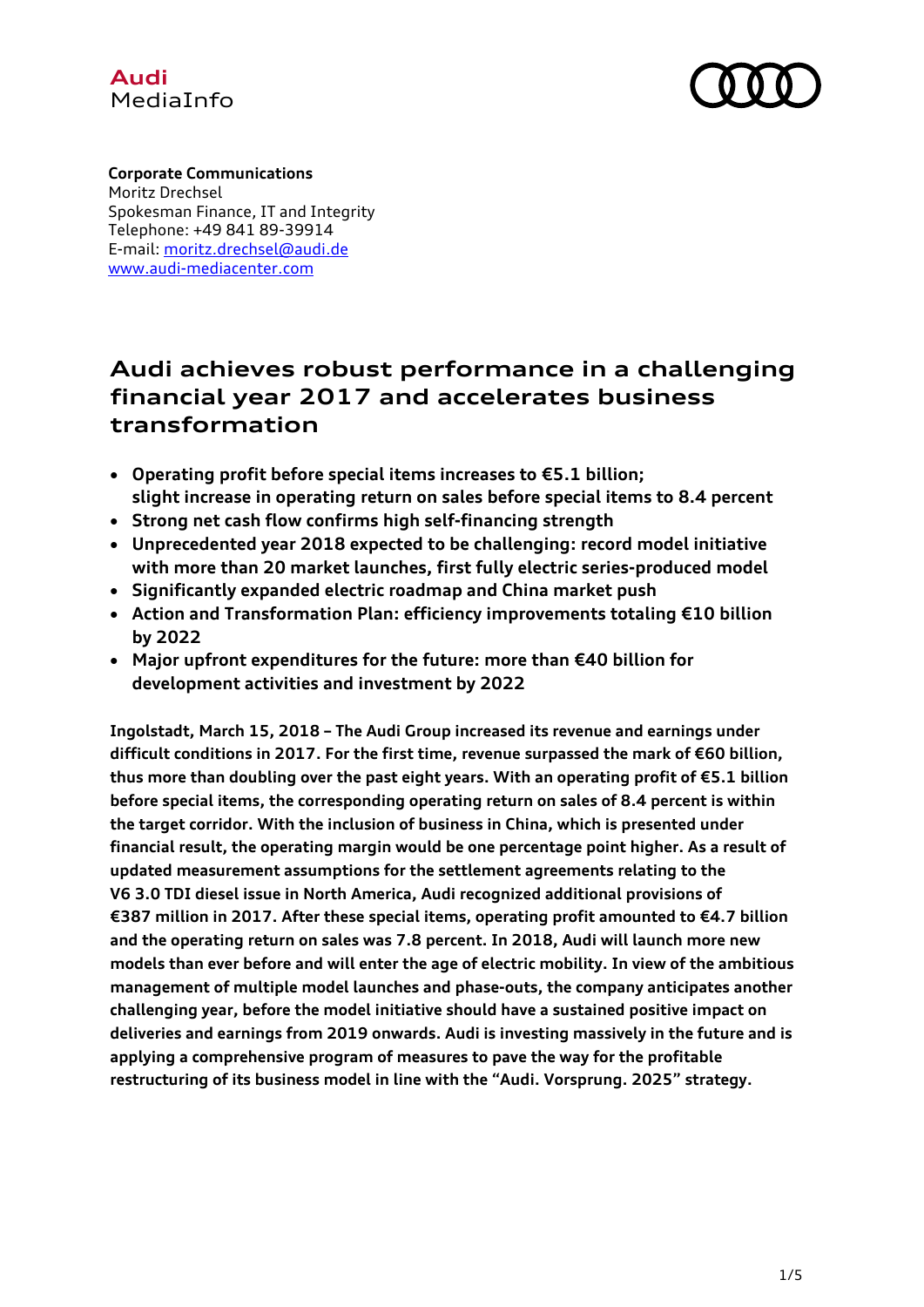## **Audi** MediaInfo



"In 2017, we demonstrated entrepreneurial strength and above all formulated a determined master plan for the coming years," says Rupert Stadler, Chairman of the Board of Management of AUDI AG. "We intend to play a leading role in the tremendous upheaval facing our industry. By 2022 alone, we have planned more than €40 billion for development activities and investment. We are making Audi fit for this mission with our Action and Transformation Plan."

Audi's **Action and Transformation Plan** aims to achieve positive earnings effects totaling €10 billion by 2022 and to accelerate the organizational realignment for future business models. "We are implementing our program of measures quickly and systematically, we are becoming more efficient and we are investing freed-up resources in new, profitable growth. This has already allowed us to decide four additional new models and derivatives with an unchanged budget," says Alexander Seitz, Member of the Board of Management for Finance, IT and Integrity. Audi remains committed to the target return on sales of 8 to 10 percent also in view of the general increase in upfront expenditures for the future. With the Action and Transformation plan, process efficiency in technical development for example is to improve by up to 30 percent, partially as a result of intensified virtual development. With regard to the intensive transformation phase throughout the Group, Audi has increased its budget for further training by a third to a total of more than €0.5 billion by 2025.

The technological vanguard for the Action and Transformation Plan is the **Audi Aicon**. Presented at the 2017 Frankfurt Motor Show, this study stands for Audi's vision of future premium mobility and value creation. Following that inspiration, Audi has established the development of a luxurious, fully electric and fully connected long-distance lounge in its longterm model planning.

The Four Rings have significantly broadened their **electrification roadmap** across the entire model portfolio. For the electric mobility of tomorrow, the brand is collaborating closely with Porsche and Volkswagen. This will result in vehicle architectures that are uncompromisingly tailored for electric driving, and which allow major synergies within the VW Group. Already in 2025, Audi will offer more than 20 electrified models that will account for one third of unit sales. As a sporty spearhead, the premium manufacturer announced at its annual press conference a highly dynamic, four-door Gran Turismo with purely electric drive. Production will start early in the coming decade at the Böllinger Höfe site near Neckarsulm. "We interpret sportiness very progressively with our fully electric e-tron GT, and this is how we will take our high-performance brand Audi Sport into the future," says Stadler.

In **China**, the Four Rings set the course last year for a comprehensive market push. Together with its joint venture partner FAW, the company will significantly expand its model range, especially with regard to electric drive and sporty SUVs. Ten SUV versions without predecessors are planned for the coming five years, seven of which will be produced locally. This means that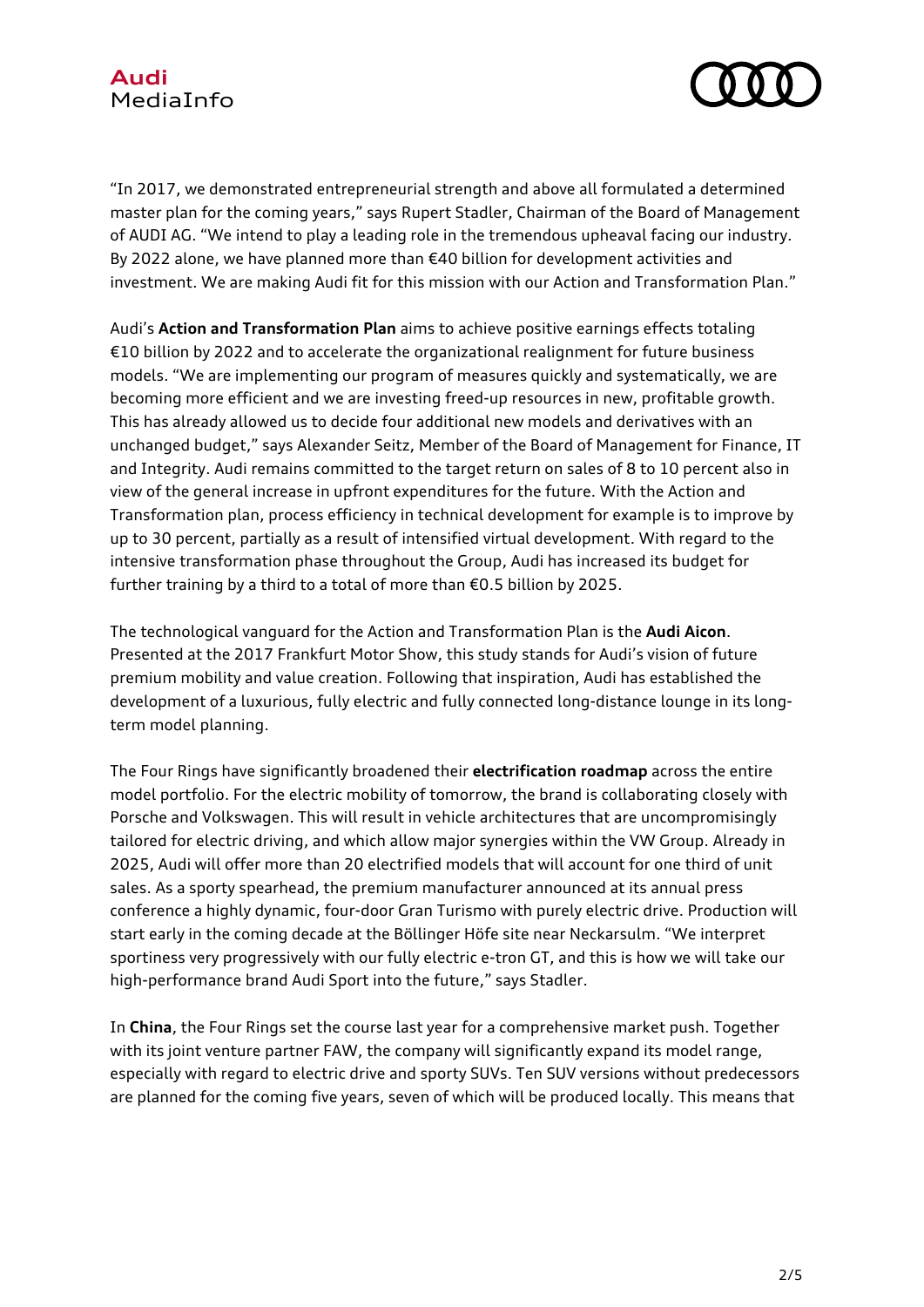



the Audi portfolio produced locally at FAW-VW will be more than doubled by 2022. With the joint establishment of a new sales company and a joint venture for mobility and digital services, Audi and the FAW Group are restructuring their business in China for the next growth phase. In addition, AUDI AG is in constructive talks with SAIC about future cooperation in order to further strengthen its involvement in the Chinese market.

With more than 20 market launches this year, Audi will manage the biggest **model initiative** in its history. The brand will present new automobiles in six of its core model series and successively start their production. Late this year, the Four Rings' first fully electric seriesproduced model will be launched: the Audi e-tron. This SUV allows fast-charging at up to 150 kilowatts, making it ready for long-distance use again in less than half an hour. The e-tron will be produced completely CO<sub>2</sub>-neutral at the converted Brussels plant where also the model's batteries will be assembled. Audi Hungaria is ready to start production of the SUV's electric motor in Győr, Hungary.

With the conversion of the Brussels plant for the Audi e-tron, the brand is this year **reorganizing the production network** for important models in order to further optimize efficiency. Manufactured in Brussels today, the Audi A1 will be located in its next generation at the SEAT plant in Martorell, Spain. The Audi Q3 currently produced there will be assembled by Audi Hungaria after the model change. From early 2019 on, the A3 Sedan will be produced in cooperation between its current production site in Győr and the Ingolstadt plant. With regard to the numerous changes in the Audi portfolio and its production network, Seitz says: "2018 is an exceptional year and requires a feat of strength from Audi, which will pay off in the long term from 2019 on."

In the **past financial year**, deliveries of Audi cars rose, despite the upcoming generation changeovers for many models, by 0.6 percent to the all-time high of 1,878,105 automobiles (2016: 1,867,738). Whereas extraordinary effects in connection with the brand's strategic alignment in China negatively impacted the first half of the year, the strong increase in global demand for SUVs and continued Audi growth in the declining US market had a positive effect on sales. Despite the unfavorable currency environment, the Audi Group's revenue increased by 1.4 percent to €60,128 million in 2017 (2016: €59,317 million), surpassing the mark of €60 billion for the first time and more than doubling over the past eight years. In 2009, the Audi Group posted revenue of €29,840 million.

Operating profit before special items for 2017 amounts to €5,058 million, representing an increase of 4.4 percent (2016: €4,846 million). The operating return on sales before special items last year increased to 8.4 percent (2016: 8.2 percent) and was within the strategic target corridor of 8 to 10 percent. With the inclusion of business in China, which is presented under financial result, the operating margin would be one percentage point higher.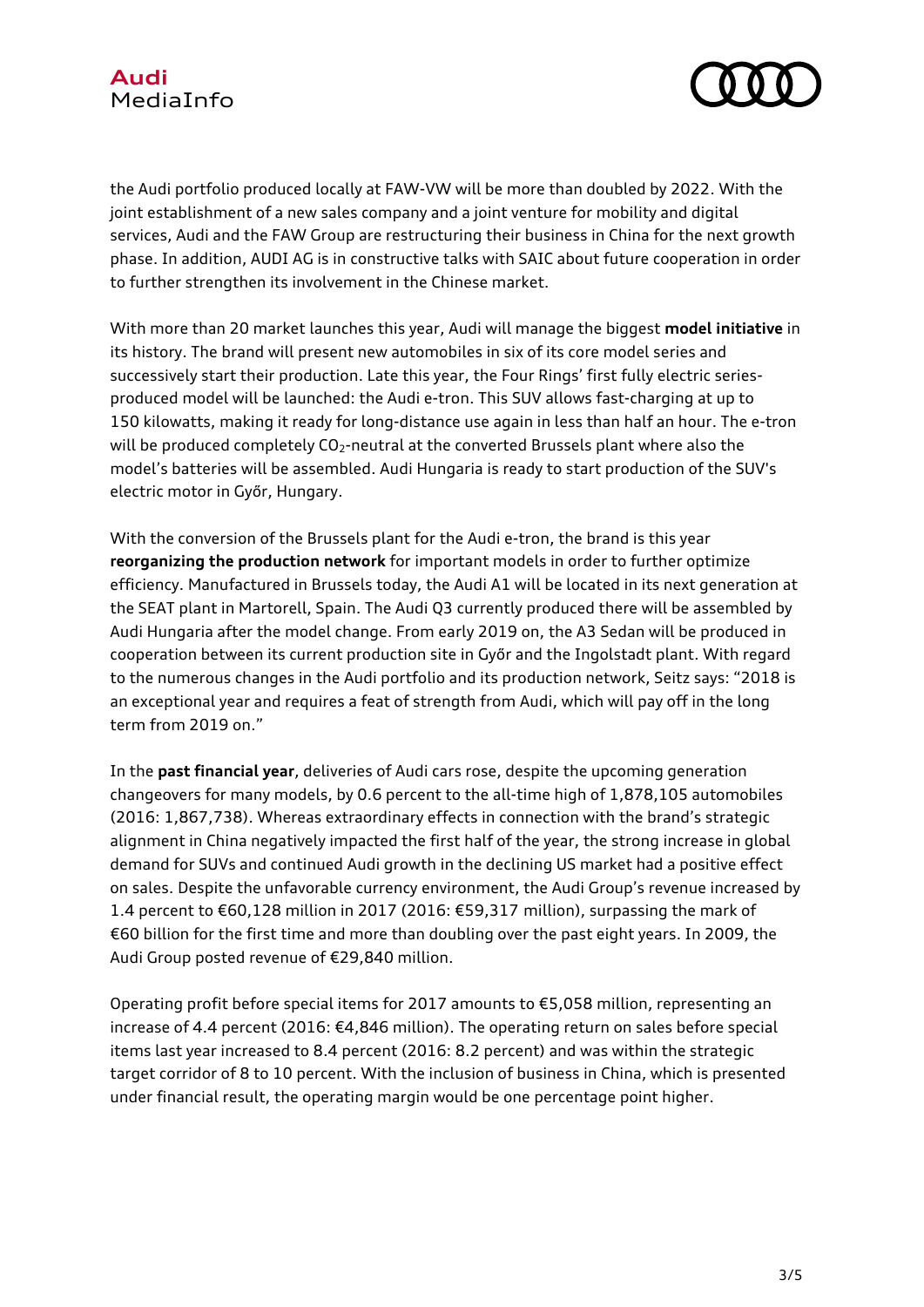

The SPEED UP! program initiated in 2016 to strengthen cost discipline in the short term resulted in a positive earnings effect of approximately €1 billion in 2017. This was mainly due to efficiency gains in research and development, as well as lower distribution costs. SPEED UP! was successfully completed at the end of the year and has been included in the Action and Transformation Plan.

With regard to the settlement agreements on the V6 3.0 TDI diesel issue in North America, in 2017 the Audi Group updated the measurement assumptions of provisions in its balance sheet against the backdrop of extensive and technically complex buyback and retrofit programs. This led to negative special items in an amount of €387 million. They include expenditure and provisioning for technical measures and legal risks. In the previous year, negative special items of €1,794 million were included in Audi's consolidated financial statements. In addition to the V6 3.0 TDI diesel issue in North America, they were also related to potentially faulty Takata airbags. For the year 2017, the bottom line shows operating profit of €4,671 million (2016: €3,052 million) and an operating return on sales of 7.8 percent (2016: 5.1 percent). Audi achieved profit before tax of €4,783 million (2016: €3,047 million). The strong increase is due not only to lower negative special items, but also to the improved financial result.

In appreciation of their great commitment in the challenging 2017 financial year, Audi's employees will participate in the company's success. The **Audi profit sharing bonus** increases for a skilled worker at a plant in Germany to €4,770 (2016: €1,850 on average plus €1,300 special bonus). For Audi subsidiaries, respective arrangements for bonus payments have been established.

The Audi Group provided evidence of its high self-financing strength once again in 2017. In the context of its product initiative and reorganization of the production network, capital expenditure amounted to €3.9 (2016: €3.4) billion. At the same time, the company achieved a significantly positive net cash flow of €4.3 (2016: €2.1) billion. This key performance indicator was influenced by high one-time effects: the sale of a minority stake in Volkswagen Group Services S.A. (Belgium) had a positive impact, whereas expected cash outflows in connection with the diesel issue had a negative impact. Also after adjusting for these opposing extraordinary effects, net cash flow was higher than in the previous year.

In the **current financial year**, Audi plans to again achieve the 2017 record level of car deliveries, although the numerous model changes will at first have a dampening effect. Revenue should increase slightly. Implementing its Action and Transformation Plan, the company aims at an operating return on sales within the target corridor of 8 to 10 percent, despite high ramp-up costs and upfront expenditures for the future. With a consistent strategic focus and prioritization, Audi anticipates the ratio of research and development